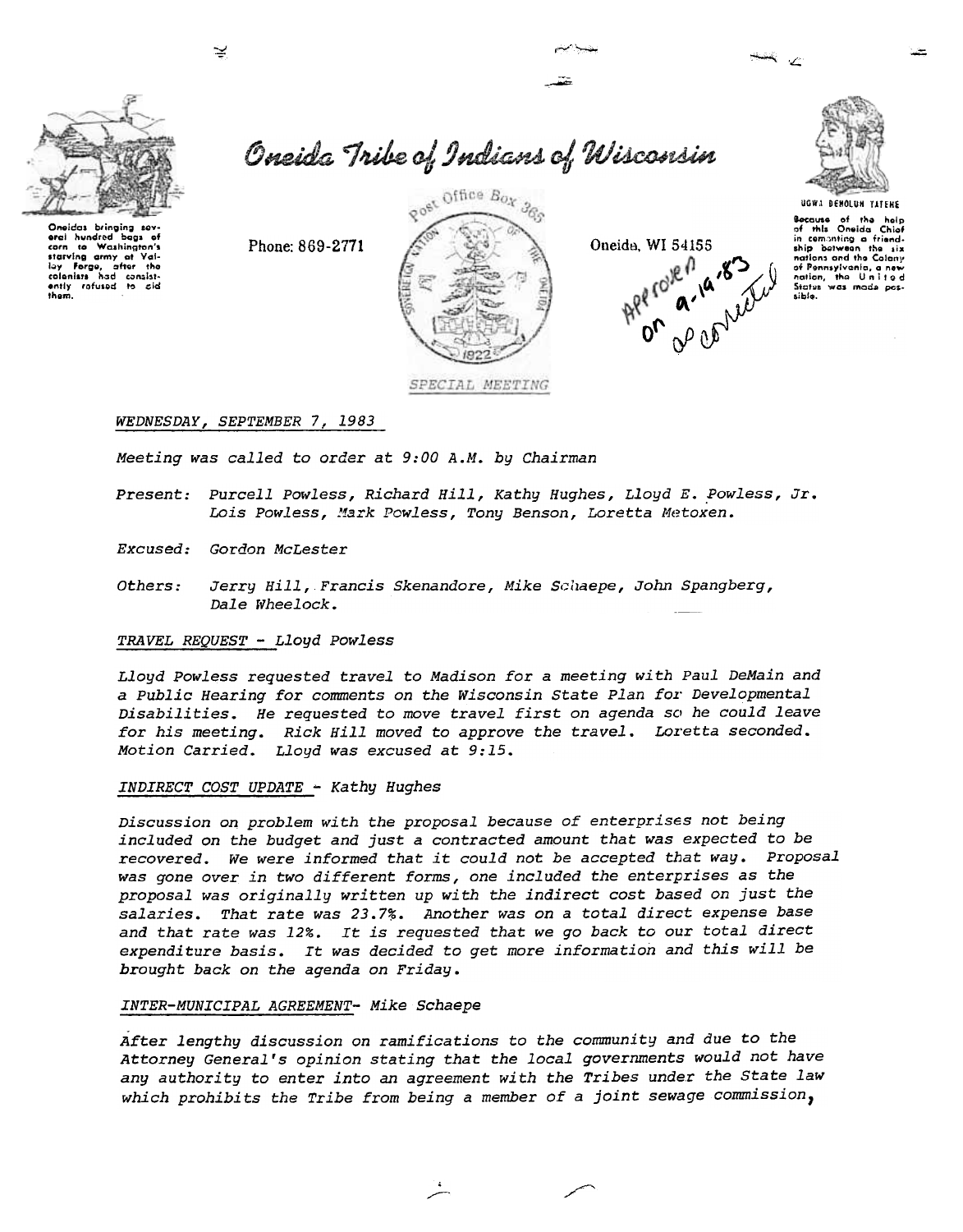$\alpha_{\geq 1}$  , rith  $\triangle_{\text{max}}$  of Wisconsin Special Meeting - September 7, 1983  $P$ age  $2$ -b-- ::"'~

Lois Powless made a motion to direct Mike Schaepe to get an opinion from the DNR that because of the Attorney General's Opinion that we cannot enter into a municipal agreement as a Tribe, do they still need to have' this before we can apply for sewage treatment and get this opinion back before we know whether we have to release it and to know if we can go ahead with our own sewage treatment. Loretta seconded. Motion Carried. Mark opposed.

 $\cong$ 

-'- ,

 $\mathbb{C}$  -  $\mathbb{Z}$ 

As soon as Mike gets a response back on this he will let the Business Committee know and it will be put on the agenda. Mike questioned if there was anything else he should find out. He was asked to find out the cost of the sewage treatment for our own use.

# GEORGE AND MABEL WHITE LEASE - Mark

Mark moved to approve the lease for George and Mabel White. Kathy Hughes seconded. The only change in the lease is to increase the amount to \$300.00 per month. Beverly King will be taking the lease over for signatures. Motion Carried..

#### RESOLUTION FOR TRUST STATUS #9-7-83-A

Loretta moved to approve Resolution  $#9-7-83-A$  for the Request for Bureau of Indian Affairs to Place Tribally OWned Fee Land Into Trust Status. This property is known as the former Tony Van Schyndel property. Lois seconded. Motion Carried.

## FINANCE AND APPROPRIATION

Mark moved to take this item for One Stop off the table. Loretta Metoxen seconded. Motion Carried.

Lois moved to approve the purchase of the two underground storage tanks for Oneida One-stop at a cost of \$14,755. Tony secondecl. Motion Carried.

Mark moved to approve storage space rental for Oneida Ore Stop use at Sacred Heart Center of \$1800. Rick Hill Seconded. Motion carried.

Kathy moved to approve the W.I.C. Proposal revision. Lois seconded. Motion Carried.

#### EMPLOYMENT RECOMMENDATION

Lois moved to approve the recommendation of the Personnel Selection Committee of September 6, 1983 for the position of Nurses Assistant/Nurses Aide for the Oneida Nursing Home. There was a request for five (5) applicants to be approved. There were only three interviewed. The following were approved: (1) Karen Skenandore, (2) Karen Mi11er-Ihde, (3) Phyllis Fastwo1f. Job position is to be reposted. Lloyd seconded. Motion Carried. Dneida Nursing Home. There was a request for five (5) applicants<br>There were only three interviewed. The following were approved:<br>Skenandore, (2) Karen Miller-Ihde, (3) Phyllis Fastwolf. Job pos<br>reposted. Lloyd seconded. Mo  $K$  .  $\mathbf{A}$ 

Percy requested approvel for travel to Ashland for the signing ceremony on September 15,1983 of the FY 1984 contract for Banded prograns. Lois powless seconded. Motion Carried.

Tony Benson moved to approve the travel change from August 30,31,1983 to September 12 & 13, 1983. for Mark Powless and Jerry Hill to Washington  $D_{\bullet}$  C. for the Bingo Task Force meeting. Kathy seconded. Motion Carried.